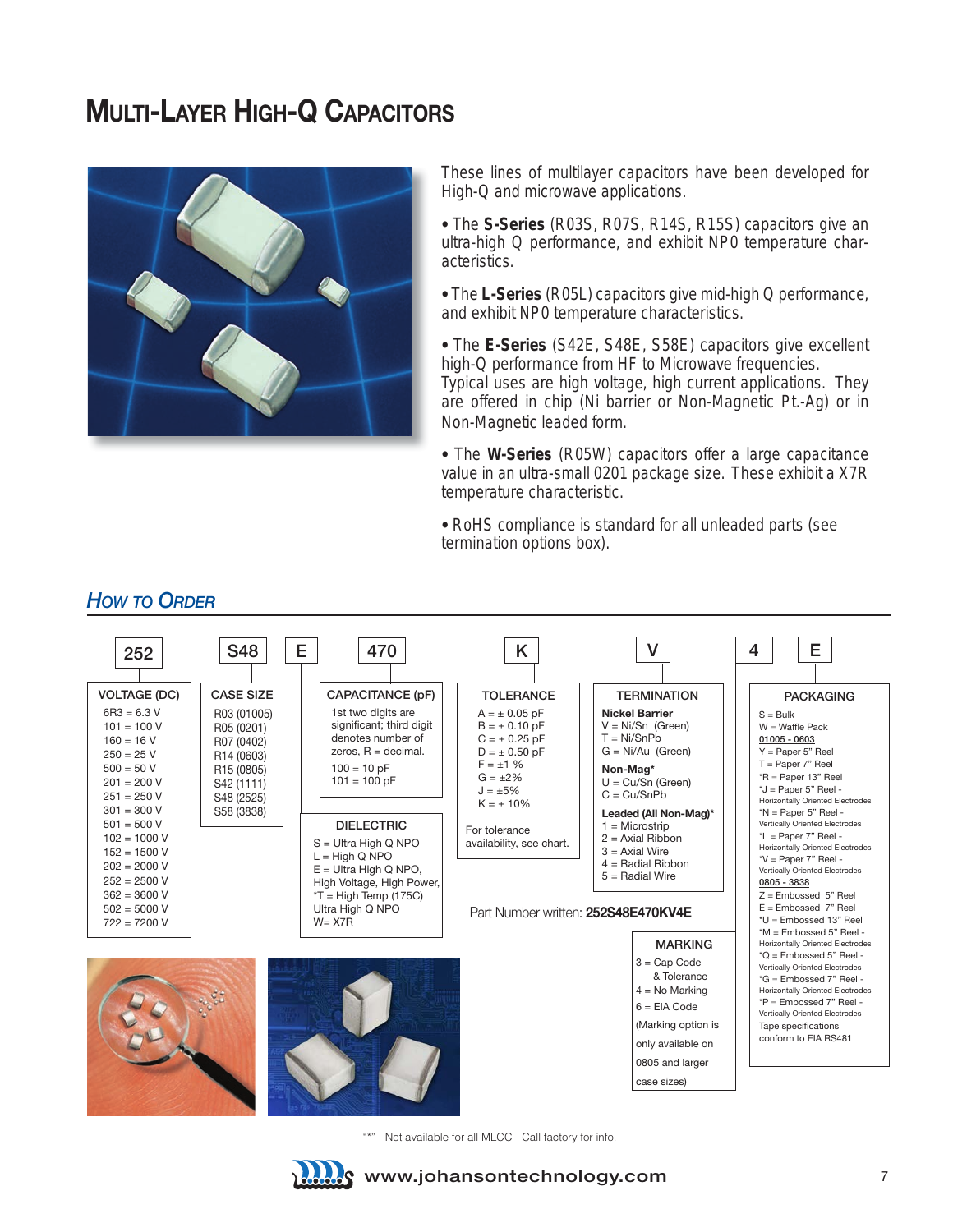## *low eSR / HigH-Q CapaCiToR SeleCTion CHaRT*

| <b>EIA Size</b>    |                 |          |                      |                      |                      |                | <b>RF Power Applications</b> |              |              |                |                |                |                |  |
|--------------------|-----------------|----------|----------------------|----------------------|----------------------|----------------|------------------------------|--------------|--------------|----------------|----------------|----------------|----------------|--|
| 0201 (R05)<br>0402 |                 |          |                      |                      |                      | 0603           | 0805                         | 0805         |              | 2525<br>1111   |                |                | 3838           |  |
| Cap. Value         |                 |          | <b>NPO</b><br>(R05L) | <b>NPO</b><br>(R05S) | (R07S)               | (R14S)         | (R15S)                       | (R15E)       | (S42E)       |                | (S48E)         | (S58E)         |                |  |
|                    | Capacitance     |          |                      |                      |                      |                |                              |              |              |                |                |                |                |  |
| pF                 | Code            |          |                      |                      |                      |                |                              |              |              |                |                |                |                |  |
| 0.1                | OR1             |          |                      |                      |                      |                |                              |              |              |                |                |                |                |  |
| 0.2                | 0R2             |          | 25 V                 | 25 V                 | 50/200 V             | 250 V          |                              |              | 500V         | 1000V          |                |                |                |  |
| 0.3                | OR <sub>3</sub> |          | 25 V                 | 25 V                 | 50/200 V             | 250 V          | 250 V                        | 500V         | 500V         | 1000V          |                |                |                |  |
| 0.4                | 0R4             |          | 25 V                 | 25 V                 | 50/200 V             | 250 V          | 250 V                        | 500V         | 500V         | 1000V          |                |                |                |  |
| 0.5                | 0R <sub>5</sub> |          | 25 V                 | 25 V                 | 50/200 V             | 250 V          | 250 V                        | 500V         | 500V         | 1000V          | 2500V          |                |                |  |
| 0.6<br>0.7         | 0R6<br>0R7      |          | 25 V<br>25 V         | 25 V<br>25 V         | 50/200 V<br>50/200 V | 250 V<br>250 V | 250 V<br>250 V               | 500V<br>500V | 500V         | 1000V<br>1000V | 2500V<br>2500V | 3600V<br>3600V | 7200V<br>7200V |  |
| 0.8                | OR <sub>8</sub> |          | 25 V                 | 25 V                 | 50/200 V             | 250 V          | 250 V                        | 500V         | 500V<br>500V | 1000V          | 2500V          | 3600V          | 7200V          |  |
| 0.9                | 0R9             |          | 25 V                 | 25 V                 | 50/200 V             | 250 V          | 250 V                        | 500V         | 500V         | 1000V          | 2500V          | 3600V          | 7200V          |  |
| 1.0                | <b>1R0</b>      |          | 25 V                 | 25 V                 | 50/200 V             | 250 V          | 250 V                        | 500V         | 500V         | 1000V          | 2500V          | 3600V          | 7200V          |  |
| 1.1                | 1R1             |          | 25 V                 | 25 V                 | 50/200 V             | 250 V          | 250 V                        | 500V         | 500V         | 1000V          | 2500V          | 3600V          | 7200V          |  |
| 1.2                | 1R2             | A        | 25 V                 | 25 V                 | 50/200 V             | 250 V          | 250 V                        | 500V         | 500V         | 1000V          | 2500V          | 3600V          | 7200V          |  |
| 1.3                | <b>1R3</b>      |          | 25 V                 | 25 V                 | 50/200 V             | 250 V          | 250 V                        | 500V         | 500V         | 1000V          | 2500V          | 3600V          | 7200V          |  |
| 1.4                | <b>1R4</b>      |          | 25 V                 | 25 V                 | 50/200 V             | 250 V          | 250 V                        | 500V         | 500V         | 1000V          | 2500V          | 3600V          | 7200V          |  |
| 1.5                | <b>1R5</b>      | B        | 25 V                 | 25 V                 | 50/200 V             | 250 V          | 250 V                        | 500V         | 500V         | 1000V          | 2500V          | 3600V          | 7200V          |  |
| 1.6                | <b>1R6</b>      |          | 25 V                 | 25 V                 | 50/200 V             | 250 V          | 250 V                        | 500V         | 500V         | 1000V          | 2500V          | 3600V          | 7200V          |  |
| 1.7                | <b>1R7</b>      | C        | 25 V                 | 25 V                 | 50/200 V             | 250 V          | 250 V                        | 500V         | 500V         | 1000V          | 2500V          | 3600V          | 7200V          |  |
| 1.8                | <b>1R8</b>      |          | 25 V                 | 25 V                 | 50/200 V             | 250 V          | 250 V                        | 500V         | 500V         | 1000V          | 2500V          | 3600V          | 7200V          |  |
| 1.9                | <b>1R9</b>      | D        | 25 V                 | 25 V                 | 50/200 V             | 250 V          | 250 V                        | 500V         | 500V         | 1000V          | 2500V          | 3600V          | 7200V          |  |
| 2.0                | 2R0             |          | 25 V                 | 25 V                 | 50/200 V             | 250 V          | 250 V                        | 500V         | 500V         | 1000V          | 2500V          | 3600V          | 7200V          |  |
| 2.1                | 2R1             |          | 25 V                 | 25 V                 | 50/200 V             | 250 V          | 250 V                        | 500V         | 500V         | 1000V          | 2500V          | 3600V          | 7200V          |  |
| 2.2                | 2R2             |          | 25 V                 | 25 V                 | 50/200 V             | 250 V          | 250 V                        | 500V         | 500V         | 1000V          | 2500V          | 3600V          | 7200V          |  |
| 2.4                | 2R4             |          | 25 V                 | 25 V                 | 50/200 V             | 250 V          | 250 V                        | 500V         | 500V         | 1000V          | 2500V          | 3600V          | 7200V          |  |
| 2.7                | 2R7             |          | 25 V                 | 25 V                 | 50/200 V             | 250 V          | 250 V                        | 500V         | 500V         | 1000V          | 2500V          | 3600V          | 7200V          |  |
| 3.0                | 3R0             |          | 25 V                 | 25 V                 | 50/200 V             | 250 V          | 250 V                        | 500V         | 500V         | 1000V          | 2500V          | 3600V          | 7200V          |  |
| 3.3                | 3R3             |          | 25 V                 | 25 V                 | 50/200 V             | 250 V          | 250 V                        | 500V         | 500V         | 1000V          | 2500V          | 3600V          | 7200V          |  |
| 3.6                | 3R6             |          | 25 V                 | 25 V                 | 50/200 V             | 250 V          | 250 V                        | 500V         | 500V         | 1000V          | 2500V          | 3600V          | 7200V          |  |
| 3.9                | 3R9             |          | 25 V                 | 25 V                 | 50/200 V             | 250 V          | 250 V                        | 500V         | 500V         | 1000V          | 2500V          | 3600V          | 7200V          |  |
| 4.3                | 4R3             |          | 25 V                 | 25 V                 | 50/200 V             | 250 V          | 250 V                        | 500V         | 500V         | 1000V          | 2500V          | 3600V          | 7200V          |  |
| 4.7                | 4R7             |          | 25 V                 | 25 V                 | 50/200 V             | 250 V          | 250 V                        | 500V         | 500V         | 1000V          | 2500V          | 3600V          | 7200V          |  |
| 5.1                | 5R1             | $A^{**}$ | 25 V                 | 25 V                 | 50/200 V             | 250 V          | 250 V                        | 500V         | 500V         | 1000V          | 2500V          | 3600V          | 7200V          |  |
| 5.6<br>6.2         | 5R6<br>6R2      |          | 25 V<br>25 V         | 25 V<br>25 V         | 50/200 V<br>50/200 V | 250 V<br>250 V | 250 V<br>250 V               | 500V<br>500V | 500V<br>500V | 1000V<br>1000V | 2500V<br>2500V | 3600V<br>3600V | 7200V<br>7200V |  |
| 6.8                | 6R8             | Β        | 25 V                 | 25 V                 | 50/200 V             | 250 V          | 250 V                        | 500V         | 500V         | 1000V          | 2500V          | 3600V          | 7200V          |  |
| 7.5                | <b>7R5</b>      | С        | 25V                  | 25 V                 | 50/200 V             | 250 V          | 250 V                        | 500V         | 500V         | 1000V          | 2500V          | 3600V          | 7200V          |  |
| 8.2                | 8R2             |          | 25 V                 | 25 V                 | 50/200 V             | 250 V          | 250 V                        | 500V         | 500V         | 1000V          | 2500V          | 3600V          | 7200V          |  |
| 9.1                | 9R1             | D        | 25 V                 | 25 V                 | 50/200 V             | 250 V          | 250 V                        | 500V         | 500V         | 1000V          | 2500V          | 3600V          | 7200V          |  |
| 10                 | 100             |          | 25 V                 | 25 V                 | 50/200 V             | 250 V          | 250 V                        | 500V         | 500V         | 1000V          | 2500V          | 3600V          | 7200V          |  |
| 11                 | 110             |          | 25 V                 | 25 V                 | 50/200 V             | 250 V          | 250 V                        | 500V         | 500V         | 1000V          | 2500V          | 3600V          | 7200V          |  |
| 12                 | 120             |          | 25 V                 | 25 V                 | 50/200 V             | 250 V          | 250 V                        | 500V         | 500V         | 1000V          | 2500V          | 3600V          | 7200V          |  |
| 13                 | 130             | F        | 25 V                 | 25 V                 | 50/200 V             | 250 V          | 250 V                        | 500V         | 500V         | 1000V          | 2500V          | 3600V          | 7200V          |  |
| 15                 | 150             |          | 25 V                 | 25 V                 | 50/200 V             | 250 V          | 250 V                        | 500V         | 500V         | 1000V          | 2500V          | 3600V          | 7200V          |  |
| 16                 | 160             | G        | 25 V                 | 25 V                 | 50/200 V             | 250 V          | 250 V                        | 500V         | 500V         | 1000V          | 2500V          | 3600V          | 7200V          |  |
| 18                 | 180             |          | 25 V                 | 25 V                 | 50/200 V             | 250 V          | 250 V                        | 500V         | 500V         | 1000V          | 2500V          | 3600V          | 7200V          |  |
| 20                 | 200             | J        | 25 V                 |                      | 50/200 V             | 250 V          | 250 V                        | 500V         | 500V         | 1000V          | 2500V          | 3600V          | 7200V          |  |
| 22                 | 220             |          | 25 V                 |                      | 50/200 V             | 250 V          | 250 V                        | 500V         | 500V         | 1000V          | 2500V          | 3600V          | 7200V          |  |
| 24                 | 240             | K        | 25 V                 |                      | 50/200 V             | 250 V          | 250 V                        | 500V         | 500V         | 1000V          | 2500V          | 3600V          | 7200V          |  |
| 27                 | 270             |          | 25 V                 |                      | 50/200 V             | 250 V          | 250 V                        | 500V         | 500V         | 1000V          | 2500V          | 3600V          | 7200V          |  |
| 30                 | 300             |          | 25 V                 |                      | 50 V                 | 250 V          | 250 V                        | 500V         | 500V         | 1000V          | 2500V          | 3600V          | 7200V          |  |
| 33                 | 330             |          | 25 V                 |                      | 50 V                 | 250 V          | 250 V                        | 500V         | 500V         | 1000V          | 2500V          | 3600V          | 7200V          |  |

**Consult factory for Non-Standard values. \*\*A tolerance only available for R07S (0402) and R14S(0603) caps** 

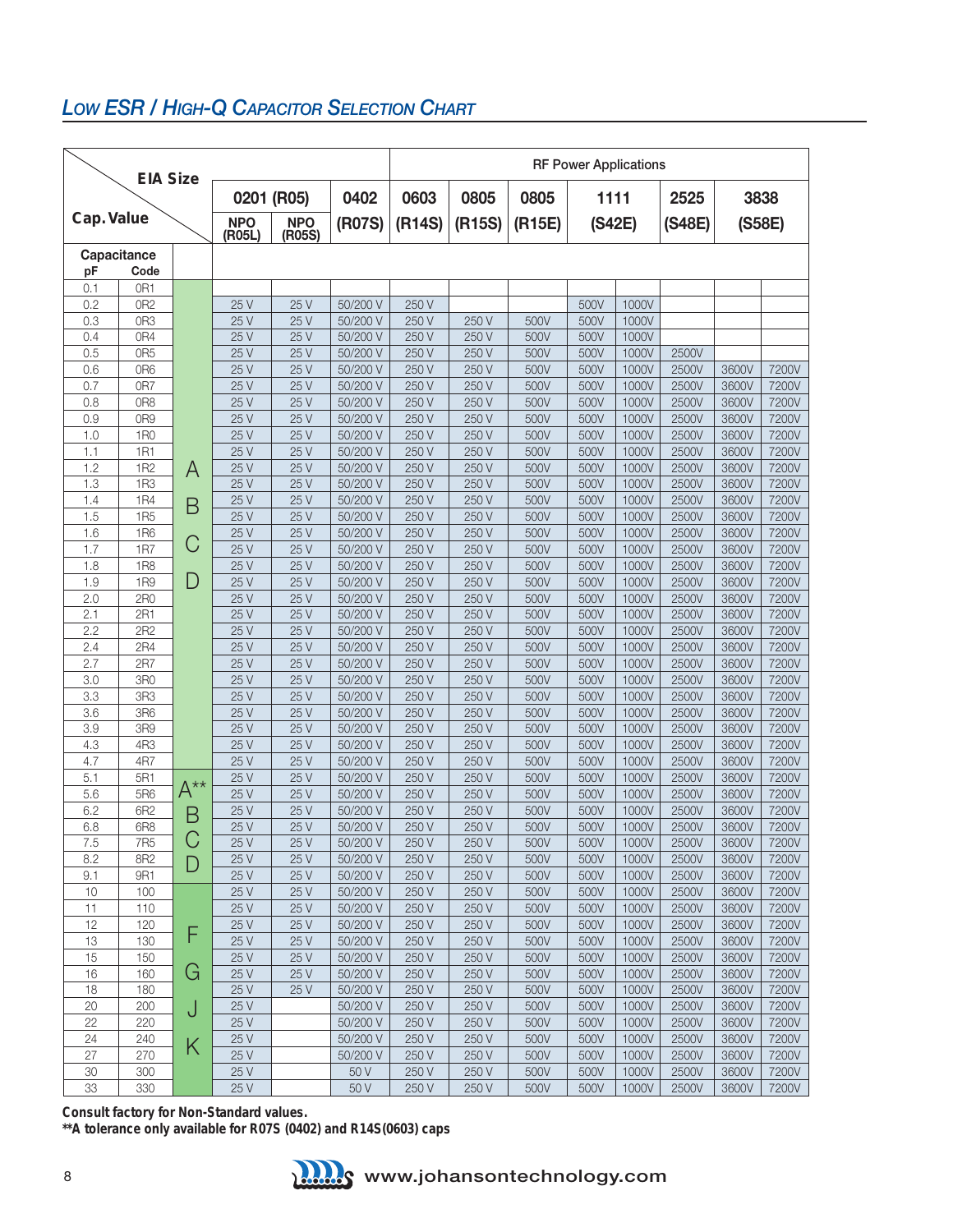## *low eSR / HigH-Q CapaCiToR SeleCTion CHaRT*

| <b>EIA Size</b> |                     |                |                      |                           |        | <b>RF Power Applications</b> |        |        |                  |       |       |        |       |  |
|-----------------|---------------------|----------------|----------------------|---------------------------|--------|------------------------------|--------|--------|------------------|-------|-------|--------|-------|--|
|                 |                     |                |                      | 0201 (R05)                | 0402   | 0603                         | 0805   | 0805   | 2525<br>1111     |       |       |        | 3838  |  |
| Cap. Value      |                     |                | <b>NPO</b><br>(R05L) | NP <sub>0</sub><br>(R05S) | (R07S) | (R14S)                       | (R15S) | (R15E) | (S42E)<br>(S48E) |       |       | (S58E) |       |  |
| pF              | Capacitance<br>Code | Toler-<br>ance |                      |                           |        |                              |        |        |                  |       |       |        |       |  |
| 36              | 360                 |                | 25 V                 |                           |        | 250 V                        | 250 V  | 500V   | 500V             | 1000V | 2500V | 3600V  | 7200V |  |
| 39              | 390                 |                | 25 V                 |                           |        | 250 V                        | 250 V  | 500V   | 500V             | 1000V | 2500V | 3600V  | 7200V |  |
| 43              | 430                 |                | 25 V                 |                           |        | 250 V                        | 250 V  | 500V   | 500V             | 1000V | 2500V | 3600V  | 7200V |  |
| 47              | 470                 |                | 25 V                 |                           |        | 250 V                        | 250 V  | 500V   | 500V             | 1000V | 2500V | 3600V  | 7200V |  |
| 51              | 510                 |                | 25 V                 |                           |        | 250 V                        | 250 V  | 500V   | 500V             | 1000V | 2500V | 3600V  | 7200V |  |
| 56              | 560                 |                | 25 V                 |                           |        | 250 V                        | 250 V  | 500V   | 500V             | 1000V | 2500V | 3600V  | 7200V |  |
| 62              | 620                 |                | 25 V                 |                           |        | 250 V                        | 250 V  | 500V   | 500V             | 1000V | 2500V | 3600V  | 7200V |  |
| 68              | 680                 |                | 25 V                 |                           |        | 250 V                        | 250 V  | 500V   | 500V             | 1000V | 2500V | 3600V  | 7200V |  |
| 75              | 750                 |                | 25 V                 |                           |        | 250 V                        | 250 V  | 500V   | 500V             | 1000V | 2500V | 3600V  | 7200V |  |
| 82              | 820                 | F              | 25 V                 |                           |        | 250 V                        | 250 V  | 500V   | 500V             | 1000V | 2500V | 3600V  | 7200V |  |
| 91              | 910                 |                | 25 V                 |                           |        | 250 V                        | 250 V  | 500V   | 500V             | 1000V | 2500V | 3600V  | 7200V |  |
| 100             | 101                 | G              | 25 V                 |                           |        | 250 V                        | 250 V  | 500V   | 500V             | 1000V | 2500V | 3600V  | 7200V |  |
| 110             | 111                 |                |                      |                           |        |                              | 250 V  |        | 300V             | 500V  | 2500V | 3600V  | 7200V |  |
| 120             | 121                 |                |                      |                           |        |                              | 250 V  |        | 300V             | 500V  | 2500V | 3600V  | 7200V |  |
| 130             | 131                 | J              |                      |                           |        |                              | 250 V  |        | 300V             | 500V  | 2500V | 3600V  | 7200V |  |
| 150             | 151                 |                |                      |                           |        |                              | 250 V  |        | 300V             | 500V  | 2500V | 3600V  | 7200V |  |
| 160             | 161                 | Κ              |                      |                           |        |                              | 250 V  |        | 300V             | 500V  | 2500V | 3600V  | 7200V |  |
| 180             | 181                 |                |                      |                           |        |                              | 250 V  |        | 300V             | 500V  | 2500V | 3600V  | 7200V |  |
| 200             | 201                 |                |                      |                           |        |                              | 250 V  |        | 300V             | 500V  | 2500V | 3600V  |       |  |
| 220             | 221                 |                |                      |                           |        |                              | 250 V  |        | 200V             | 500V  | 2500V | 3600V  |       |  |
| 240             | 241                 |                |                      |                           |        |                              |        |        | 200V             | 500V  | 2500V | 3600V  |       |  |
| 270             | 271                 |                |                      |                           |        |                              |        |        | 200V             | 500V  | 2500V | 3600V  |       |  |
| 300             | 301                 |                |                      |                           |        |                              |        |        | 200V             | 500V  | 1500V | 2500V  |       |  |
| 330             | 331                 |                |                      |                           |        |                              |        |        | <b>200V</b>      | 500V  | 1500V | 2500V  |       |  |
| 360             | 361                 |                |                      |                           |        |                              |        |        | 200V             | 500V  | 1500V | 2500V  |       |  |
| 390             | 391                 |                |                      |                           |        |                              |        |        | 200V             | 500V  | 1500V | 2500V  |       |  |
| 430             | 431                 |                |                      |                           |        |                              |        |        | 200V             | 500V  | 1500V | 2500V  |       |  |
| 470             | 471                 |                |                      |                           |        |                              |        |        | 200V             | 500V  | 1500V | 2500V  |       |  |
| 510             | 511                 |                |                      |                           |        |                              |        |        | 100V             | 500V  | 1000V | 2500V  |       |  |
| 560             | 561                 |                |                      |                           |        |                              |        |        | 100V             | 500V  | 1000V | 2500V  |       |  |
| 620             | 621                 |                |                      |                           |        |                              |        |        | 100V             | 500V  | 1000V | 2500V  |       |  |
| 680             | 681                 |                |                      |                           |        |                              |        |        | 50V              |       | 1000V | 2500V  |       |  |
| 750             | 751                 |                |                      |                           |        |                              |        |        | 50V              |       | 1000V | 2500V  |       |  |
| 820             | 821                 | G              |                      |                           |        |                              |        |        | 50V              |       | 1000V | 2500V  |       |  |
| 910             | 911                 |                |                      |                           |        |                              |        |        | 50V              |       | 1000V | 1000V  |       |  |
| 1000            | 102                 |                |                      |                           |        |                              |        |        | 50V              |       | 1000V | 1000V  |       |  |
| 1200            | 122                 | J              |                      |                           |        |                              |        |        |                  |       | 1000V | 1000V  |       |  |
| 1500            | 152                 |                |                      |                           |        |                              |        |        |                  |       | 500V  | 1000V  |       |  |
| 1800            | 182                 | Κ              |                      |                           |        |                              |        |        |                  |       | 500V  | 1000V  |       |  |
| 2200            | 222                 |                |                      |                           |        |                              |        |        |                  |       | 300V  | 1000V  |       |  |
| 2700            | 272                 |                |                      |                           |        |                              |        |        |                  |       | 300V  | 500V   |       |  |
| 3300            | 332                 |                |                      |                           |        |                              |        |        |                  |       |       | 500V   |       |  |
| 3900            | 392                 |                |                      |                           |        |                              |        |        |                  |       |       | 500V   |       |  |
| 4700            | 472                 |                |                      |                           |        |                              |        |        |                  |       |       | 500V   |       |  |
| 5100            | 512                 |                |                      |                           |        |                              |        |        |                  |       |       | 500V   |       |  |
| 10000           | 103                 |                |                      |                           |        |                              |        |        |                  |       |       |        |       |  |

**Consult factory for Non-Standard values.**

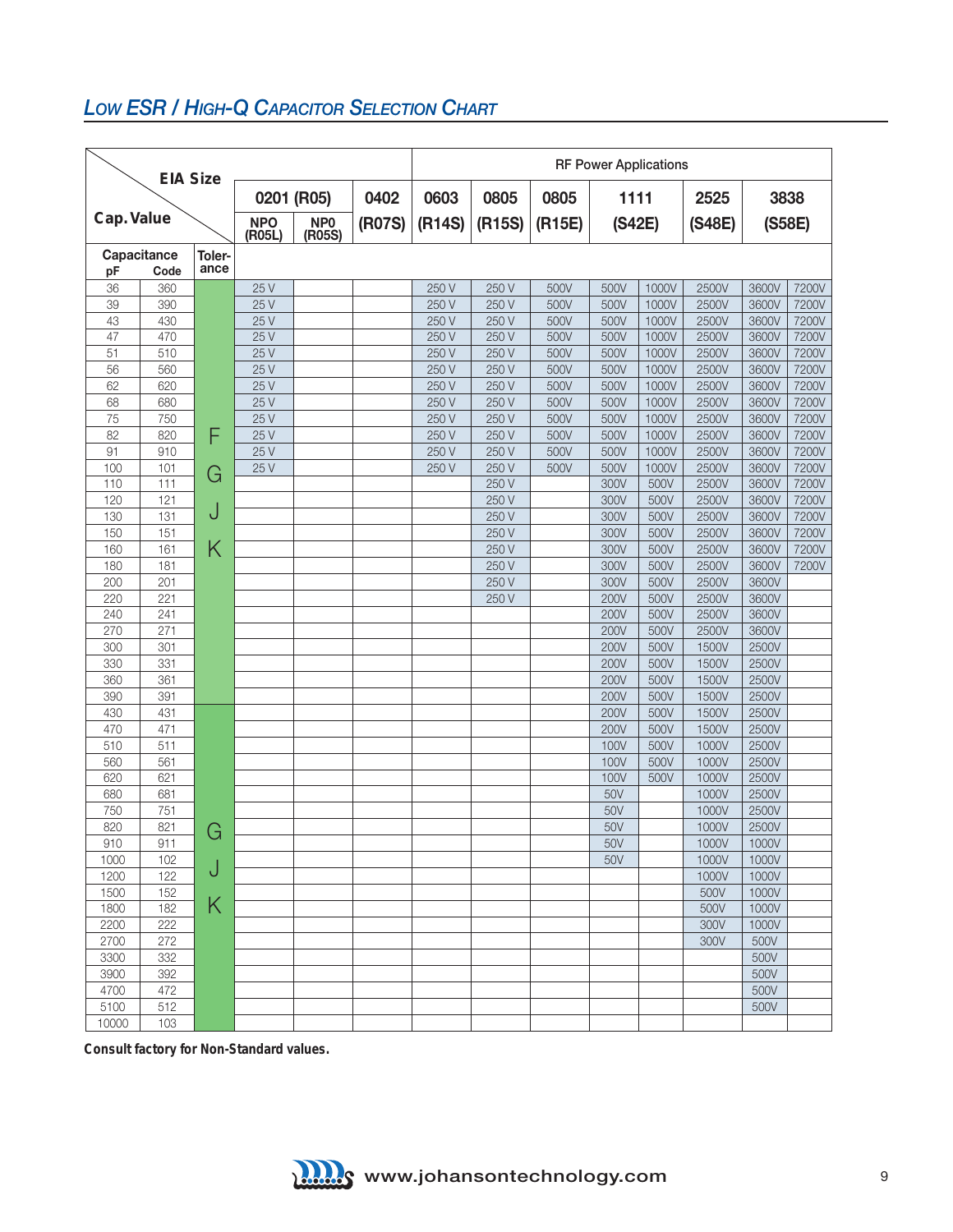|                               | <b>DIELECTRIC CHARACTERISTICS</b> |            | <b>NPO</b>                                                        | <b>X7R</b>                                                                                |  |  |  |
|-------------------------------|-----------------------------------|------------|-------------------------------------------------------------------|-------------------------------------------------------------------------------------------|--|--|--|
|                               |                                   |            |                                                                   |                                                                                           |  |  |  |
|                               | <b>TEMPERATURE COEFFICIENT:</b>   |            | 0 ± 30ppm / $^{\circ}$ C, -55 to 125 $^{\circ}$ C                 | $\pm$ 15%, -55 to 125 °C                                                                  |  |  |  |
| <b>QUALITY FACTOR / DF:</b>   |                                   |            | $Q > 1,000 \ @ \ 1 \ \text{MHz}$ , Typical 10,000                 | 16VDC DF≤ 3.5% @ 1 KHz, 25°C<br>10VDC DF≤ 5.0% @ 1 KHz, 25°C                              |  |  |  |
| <b>INSULATION RESISTANCE:</b> |                                   |            | $>100$ G $\Omega$ @ 25°C, WVDC;<br>125°C IR is 10% of 25°C rating | >500 ΩF* or 10 GΩ* @ 25°C, WVDC;<br>125°C IR is 10% of 25°C rating<br>* whichever is less |  |  |  |
| DIELECTRIC STRENGTH:          |                                   |            | 500 V $\leq$ 2.5 X WVDC Min., 25°C, 50 mA max                     | $2.5$ X WVDC Min., $25^{\circ}$ C, 50 mA max                                              |  |  |  |
|                               |                                   |            | 1000 V ≤ 1.5 X WVDC Min., 25°C, 50 mA max                         | 1KHz ±50Hz, 1.0±0.2 VRMS, 25°C                                                            |  |  |  |
|                               |                                   |            | $> 1500 = 1$ X WVDC Min., 25°C, 50 mA max                         | 100 - 10,000 pF                                                                           |  |  |  |
| <b>TEST PARAMETERS::</b>      |                                   |            | 1MHz $\pm$ 50kHz, 1.0 $\pm$ 0.2 VRMS, 25 $^{\circ}$ C             |                                                                                           |  |  |  |
| <b>AVAILABLE CAPACITANCE:</b> |                                   |            |                                                                   |                                                                                           |  |  |  |
| Size 0201:<br>$0.2 - 100$ pF  |                                   | Size 1111: | $0.2 - 1000$ pF                                                   |                                                                                           |  |  |  |
| Size 0402:                    | 0.2 - 33 pF                       | Size 2525: | 1.0 - 2700 pF                                                     |                                                                                           |  |  |  |
| Size 0603:<br>Size 0805:      | $0.2 - 100 pF$<br>$0.3 - 220$ pF  | Size 3838: | $1.0 - 5100$ pF                                                   |                                                                                           |  |  |  |

#### *MECHANICAL & ENVIRONMENTAL CHARACTERISTICS*

| SOLDERABILITY:                                 | Solder coverage $\geq 90\%$ of metalized areas<br>No termination degradation                                                                           | Preheat chip to 120°-150°C for 60 sec., dip terminals in rosin flux<br>then dip in Sn62 solder @ $240^{\circ} \pm 5^{\circ}$ C for $5 \pm 1$ sec                                                  |
|------------------------------------------------|--------------------------------------------------------------------------------------------------------------------------------------------------------|---------------------------------------------------------------------------------------------------------------------------------------------------------------------------------------------------|
| <b>RESISTANCE TO</b><br><b>SOLDERING HEAT:</b> | No mechanical damage<br>Capacitance change: ±2.5% or 0.25pF<br>Q>500 I.R. >10 G Ohms<br>Breakdown voltage: 2.5 x WVDC                                  | Preheat device to 80°-100°C for 60 sec.<br>followed by 150°-180°C for 60 sec.<br>Dip in $260^\circ \pm 5^\circ \text{C}$ solder for $10 \pm 1$ sec.<br>Measure after $24\pm2$ hour cooling period |
| <b>TERMINAL</b><br><b>ADHESION:</b>            | Termination should not pull off.<br>Ceramic should remain undamaged.                                                                                   | Linear pull force* exerted on axial leads soldered to each terminal.<br>*0402 $\geq$ 2.0lbs, 0603 $\geq$ 2.0lbs (min.)                                                                            |
| PCB DEFLECTION:                                | No mechanical damage.<br>Capacitance change: 2% or 0.5pF Max                                                                                           | Glass epoxy PCB: 0.5 mm deflection                                                                                                                                                                |
| LIFE TEST:                                     | MIL-STD-202, Method 108I<br>No mechanical damage<br>Capacitance change: ±3.0% or 0.3 pF<br>$Q > 500$ I.B. $>1$ G Ohms<br>Breakdown voltage: 2.5 x WVDC | Applied voltage: 200% of WDVC for capacitors rated at 500 volts DC or less.<br>100% of WDVC for capacitors rated at 1250 volts DC or less.<br>Temperature: 125°±3°C<br>Test time: 1000+48-0 hours |
| <b>THERMAL CYCLE:</b>                          | No mechanical damage.<br>Capacitance change: ±2.5% or 0.25pF<br>$Q > 2000$ I.B. $> 10$ G Ohms<br>Breakdown voltage: 2.5 x WVDC                         | 5 cycles of: 30±3 minutes @ -55°+0/-3°C,<br>2-3 min. @ 25°C, 30±3 min. @ +125°+3/-0°C,<br>2-3 min. @ $25^{\circ}$ C<br>Measure after $24\pm2$ hour cooling period                                 |
| HUMIDITY,<br><b>STEADY STATE:</b>              | No mechanical damage.<br>Capacitance change: ±5.0% or 0.50pF max.<br>$Q > 300$ I.R. $\geq 1$ G-Ohm<br>Breakdown voltage: 2.5 x WVDC                    | Relative humidity: 90-95%<br>Temperature: 40°±2°C<br>Test time: 500 +12/-0 Hours<br>Measure after $24\pm2$ hour cooling period                                                                    |
| HUMIDITY,<br>LOW VOLTAGE:                      | No mechanical damage.<br>Capacitance change: ±5.0% or 0.50pF max.<br>$Q > 300$ I.R. = 1 G-Ohm min.<br>Breakdown voltage: 2.5 x WVDC                    | Applied voltage: 1.5 VDC, 50 mA max.<br>Relative humidity: 85±2% Temperature: 40°±2°C<br>Test time: 240 +12/-0 Hours<br>Measure after 24±2 hour cooling period                                    |
| <b>VIBRATION:</b>                              | No mechanical damage.<br>Capacitance change: ±2.5% or 0.25pF<br>$Q > 1000$ I.R. $\geq 10$ G-Ohm<br>Breakdown voltage: 2.5 x WVDC                       | Cycle performed for 2 hours in each of three perpendicular directions<br>Frequency range 10Hz to 55 Hz to 10 Hz traversed<br>in 1 minute. Harmonic motion amplitude: 1.5mm                        |



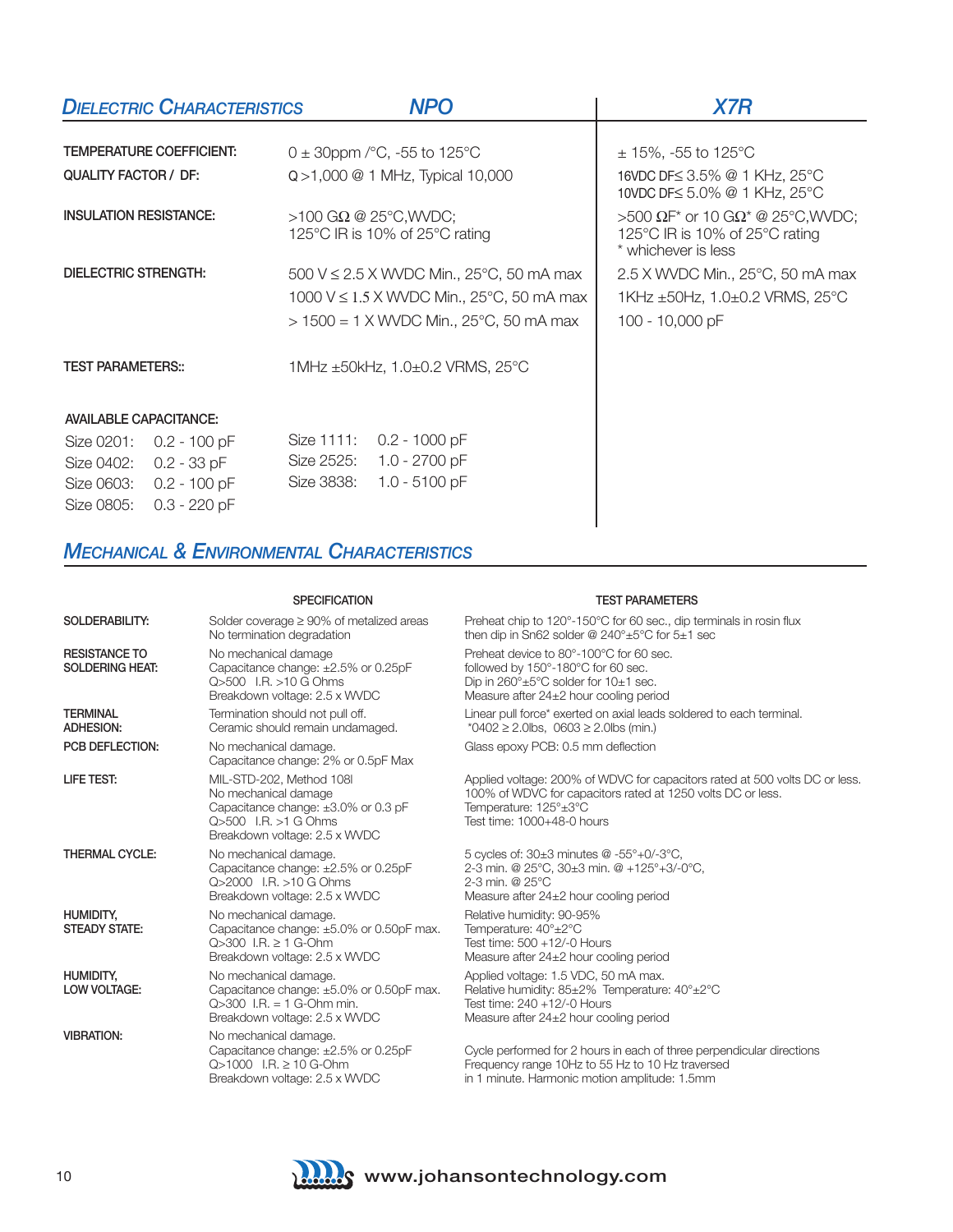#### *MECHANICAL CHARACTERISTICS*

| <b>Size</b>          | Units | Length            | Width                                | <b>Thickness</b>    | End Band         |
|----------------------|-------|-------------------|--------------------------------------|---------------------|------------------|
| <b>EIA 0201</b>      | In    | $.024 \pm .001$   | $.012 \pm .001$                      | $.012 \pm .001$     | .008 Max.        |
| Metric (0603)        | mm    | $(0.60 \pm 0.03)$ | $(0.30 \pm 0.03)$                    | $(0.30 \pm 0.03)$   | $(0.20$ Max.)    |
| EIA 0402             | In    | $.040 \pm .004$   | $.020 \pm .004$                      | $.020 \pm .004$     | $.010 \pm .006$  |
| Metric (1005)        | mm    | $(1.02 \pm 0.1)$  | $(0.51 \pm 0.1)$                     | $(0.51 \pm 0.1)$    | $(0.25 \pm .15)$ |
| <b>EIA 0603</b>      | In    | $.062 + .006$     | $.032 + .006$                        | $.030 + .005/-.003$ | $.014 \pm .006$  |
| <b>Metric (1608)</b> | mm    | $(1.57 \pm 0.15)$ | $(0.81 \pm 0.15)$                    | $(0.76 + 13 - 08)$  | $(0.35 \pm .15)$ |
| <b>EIA 0805</b>      | In    | $.080 \pm .008$   | $.050 + .008$                        | $.040 \pm .006$     | $.020 \pm .010$  |
| Metric (2012)        | mm    |                   | $(2.03 \pm 0.20)$ (1.27 $\pm 0.20$ ) | $(1.02 \pm .15)$    | $(0.50 \pm .25)$ |

#### *HoRizonTal anD VeRTiCle oRienTeD CapaCiToRS*



#### *appliCaTionS & FeaTuReS*

| Size:                | EIA 0201, 0402                                                                      |
|----------------------|-------------------------------------------------------------------------------------|
| Performance:         | SRF's up to 20 GHz, Ultra High Q, Tight tolerance, Ultralow ESR                     |
| Termination:         | Ni/Au, Ni/Sn, Ni/SnPb                                                               |
| <b>Applications:</b> | High Frequency Wireless Communications, Portable Wireless Products, Battery Powered |
|                      | <b>Products</b>                                                                     |
|                      |                                                                                     |

RoHS Compliant

#### **BENIFITS OF USING ORIENTED CAPACITORS**

- Consistent Orientation Improved repeatability of production circuits.
- Consistent Orientation More consistent filter performance.
- Vertical Orientation The elimination of parallel frequencies.
- Vertical Orinetation Lower inductance for a given capacitor.
- Horizontal Orientation Lower coupling between adjacent capacitors.

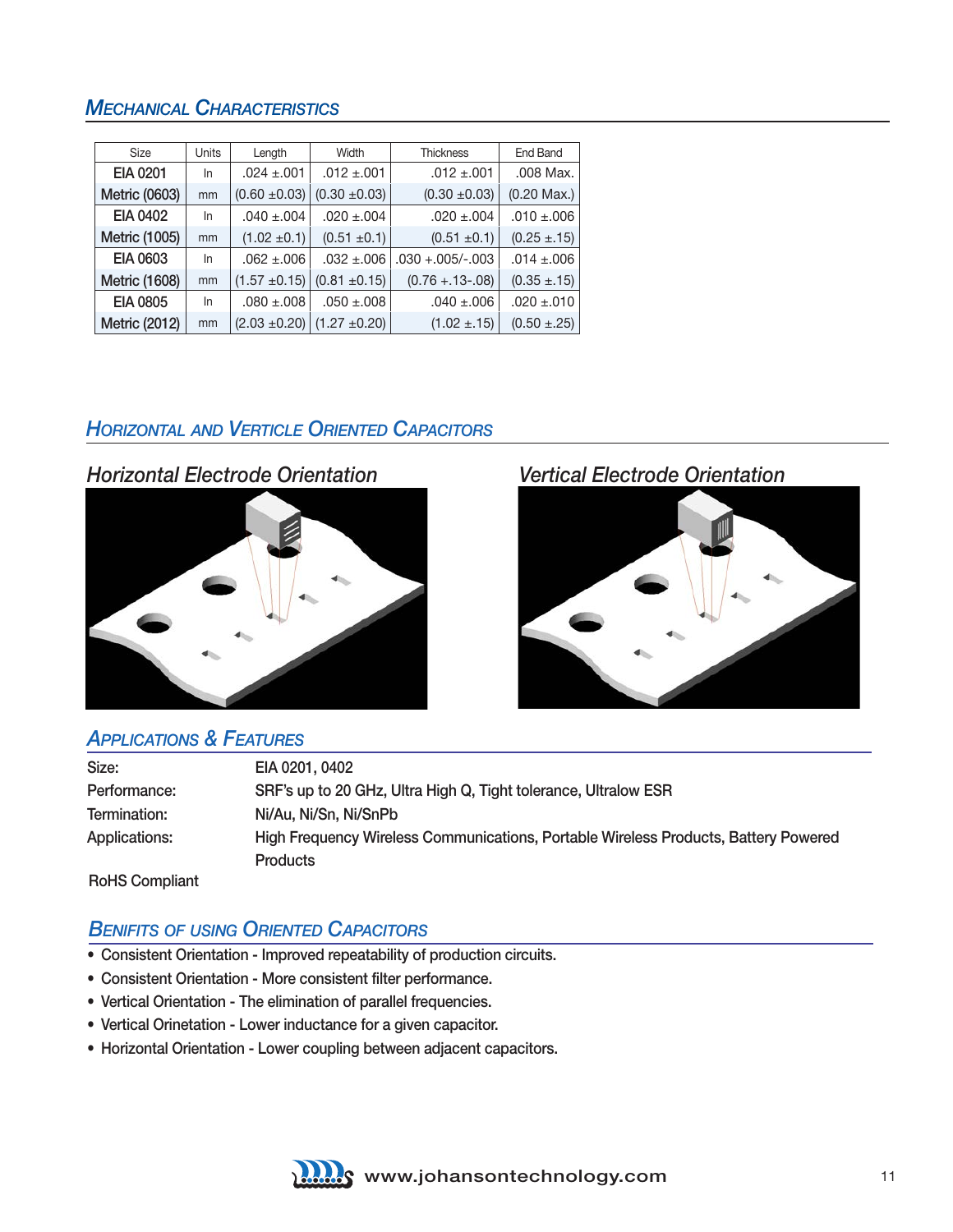#### *e-SeRieS TeRminaTionS anD leaDS*

| Termination | Size        | <b>Units</b> |      | Tol                               | W    | Tol        |                                                               | E/B         | Tol         |
|-------------|-------------|--------------|------|-----------------------------------|------|------------|---------------------------------------------------------------|-------------|-------------|
|             | <b>S42E</b> | In.          |      | $0.110$ + 020 - 010 0.110         |      |            | +/- .015 0.086 Max. 0.015 Typ.                                |             | $+/- 0.008$ |
|             |             | mm           | 2.79 | $ -0.51 - 0.25 $ 2.79             |      | $+/- 0.38$ | 2.18 Max.                                                     | 0.38 Typ.   | $+/- 0.20$  |
| V,T<br>U,C  | <b>S48E</b> | In           |      | $0.230$ + $.025$ - $.010$   0.250 |      |            | +/- .015 $\vert 0.150 \text{ Max.} \vert 0.025 \text{ Type.}$ |             |             |
|             |             | mm           | 5.84 | $+0.63 -0.25$                     | 6.35 | $+/- 0.38$ | 3.81 Max.                                                     | $0.63$ Typ. |             |
|             | <b>S58E</b> | In.          |      | $0.380 + 0.015 - 0.01000380$      |      |            | $+/-$ .010 0.170 Max. 0.025 Tvp.                              |             |             |
|             |             | mm           | 9.65 | $ +0.38 -0.25 $                   | 9.65 | $+/- 0.25$ | 4.32 Max.                                                     | $0.63$ Typ. |             |

#### For all E-Series Models:

OPERATING TEMP.:  $-55 \text{ to } +125^{\circ} \text{C}$ INSULATION RESISTANCE:  $>10G \Omega \t Q 25^{\circ}C$ <br>TEMPERATURE COEFFICIENT:  $0 \pm 30$ ppm /°C, -55 to TEMPERATURE COEFFICIENT:

 125°C DISSIPATION FACTOR (TYP.): < 0.05% @ 1 MHz



| Lead           | Size             | Units     |       | Tol              | W     | Tol         | $T$ (max) | $E/B$ (typ) | LL(min) | X                                 | Tol         | e                                                                                                                         | Tol         |
|----------------|------------------|-----------|-------|------------------|-------|-------------|-----------|-------------|---------|-----------------------------------|-------------|---------------------------------------------------------------------------------------------------------------------------|-------------|
|                |                  | <b>In</b> | 0.135 | $+/- .015$       | 0.110 | $+/- .020$  | 0.086     | 0.015       | 0.25    | 0.093                             | $+/-0.005$  | 0.004                                                                                                                     | $+/- 0.001$ |
|                | <b>S42E</b>      | mm        | 3.43  | $+/- 0.38$       | 2.79  | $+/- 0.51$  | 3.05      | 0.38        | 6.35    | 2.36                              | $+/- 0.13$  | 0.102                                                                                                                     | $+/- 0.025$ |
|                | <b>S48E</b>      | In        | 0.245 | $+/- 0.025$      | 0.250 | $+/- 0.015$ | 0.160     | 0.025       | 0.50    | 0.240                             | $+/- 0.005$ | 0.004                                                                                                                     | $+/- 0.001$ |
|                |                  | mm        | 6.22  | $+/- 0.64$       | 6.35  | $+/-0.38$   | 3.81      | 0.63        | 12.7    | 6.10                              | $+/- 0.13$  | 0.102<br>0.010<br>0.25<br>0.004<br>0.102<br>0.004<br>0.102<br>0.010<br>0.25<br>#26 AWG, .016 (.406) dia. nominal<br>0.004 | $+/- 0.025$ |
|                | <b>S58E</b>      | In.       | 0.38  | $+0.035/ -0.010$ | 0.38  | $+/- 0.010$ | 0.170     | 0.04 MAX.   | 0.750   | 0.35                              | $+/- 0.010$ |                                                                                                                           | $+/- 0.005$ |
|                |                  | mm        | 9.65  | $+0.89/ -0.25$   | 9.65  | $+/- 0.25$  | 4.32      | 1.02 MAX.   | 19.05   | 8.89                              | $+/- 0.25$  |                                                                                                                           | $+/- 0.13$  |
|                | <b>S42E</b>      | In        | 0.135 | $+/- .015$       | 0.110 | $+/- .020$  | 0.086     | 0.015       | 0.25    | 0.093                             | $+/-0.005$  |                                                                                                                           | $+/- 0.001$ |
|                |                  | mm        | 3.43  | $+/- 0.38$       | 2.79  | $+/- 0.51$  | 2.18      | 0.38        | 6.35    | 2.36                              | $+/- 0.13$  |                                                                                                                           | $+/- 0.025$ |
| $\overline{2}$ | <b>S48E</b>      | <b>In</b> | 0.245 | $+/- 0.025$      | 0.250 | $+/- 0.015$ | 0.160     | 0.025       | 0.50    | 0.240                             | $+/- 0.005$ |                                                                                                                           | $+/- 0.001$ |
|                |                  | mm        | 6.22  | $+/- 0.64$       | 6.35  | $+/-0.38$   | 3.81      | 0.63        | 12.7    | 6.10                              | $+/- 0.13$  |                                                                                                                           | $+/- 0.025$ |
|                | <b>S58E</b>      | In        | 0.38  | $+0.035/ -0.010$ | 0.38  | $+/- 0.010$ | 0.170     | 0.04 MAX.   | 0.750   | 0.35                              | $+/- 0.010$ |                                                                                                                           | $+/- 0.005$ |
|                |                  | mm        | 9.65  | $+0.89/ -0.25$   | 9.65  | $+/- 0.25$  | 4.32      | 1.02 MAX.   | 19.05   | 8.89                              | $+/- 0.25$  |                                                                                                                           | $+/- 0.13$  |
| 3              | <b>S42E S48E</b> | In        | 0.145 | $+/- .020$       | 0.110 | $+/- .015$  | 0.086     |             | 0.50    |                                   |             |                                                                                                                           |             |
|                | S58E             | mm        | 3.68  | $+/- 0.51$       | 2.79  | $+/- 0.38$  | 2.18      |             | 12.70   |                                   |             |                                                                                                                           |             |
| 4              | <b>S42E S48E</b> | In        | 0.135 | $+/- .015$       | 0.110 | $+/- .015$  | 0.086     |             | 0.25    | 0.093                             | $+/-0.005$  |                                                                                                                           | $+/- 0.001$ |
|                | <b>S58E</b>      | mm        | 3.43  | $+/- 0.38$       | 2.79  | $+/- 0.38$  | 2.18      |             | 6.35    | 2.36                              | $+/- 0.13$  | 0.102                                                                                                                     | $+/- 0.025$ |
| 5              | <b>S42E S48E</b> | In        | 0.145 | $+/- .020$       | 0.110 | $+/- .015$  | 0.086     |             | 0.50    |                                   |             |                                                                                                                           |             |
|                | S58E             | mm        | 3.68  | $+/- 0.51$       | 2.79  | $+/- 0.38$  | 2.18      |             | 12.70   | #26 AWG, .016 (.406) dia. nominal |             |                                                                                                                           |             |

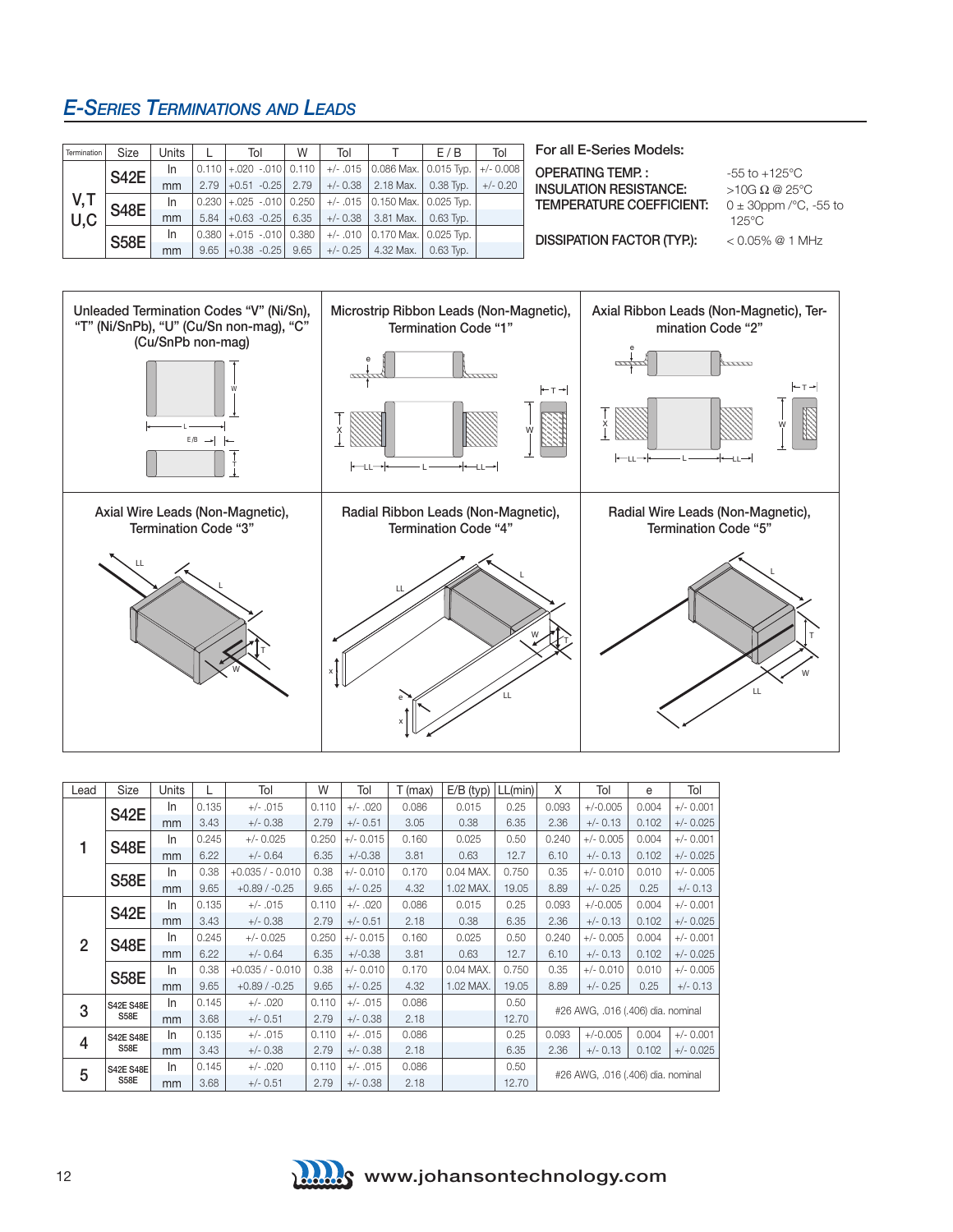#### *SERIES RESONANCE CHART*



#### *RF CHaRaCTeRiSTiCS - l-SeRieS*

ESR vs Frequency: 0201/R05L 1 8.2 pF  $0.5$  pF 3.3 pF 5.6 pF 22 pF  $\triangle$  1.2 pF 9  $\leftarrow$  $\bullet$ ۰ ٠  $\bullet$  and  $\bullet$  and  $\bullet$  and  $\bullet$  and  $\bullet$  and  $\bullet$  $\bullet$  and the set of  $\bullet$  $\overline{\ }$ <u> a shi a shekara ta 1991 a shekara ta 1991 a shekara ta 1991 a shekara ta 1991 a shekara ta 1991 a shekara ta 1991 a shekara ta 1991 a shekara ta 1991 a shekara ta 1991 a shekara ta 1991 a shekara ta 1991 a shekara ta 199</u> ESR (Ohms) **THE REAL PROPERTY** ESR (Ohms) E ٠ € 0.1 ٠ Ø 0.01 0 500 1000 1500 2000 2500 Frequency (MHz)





Q vs Frequency: 0201/R05L







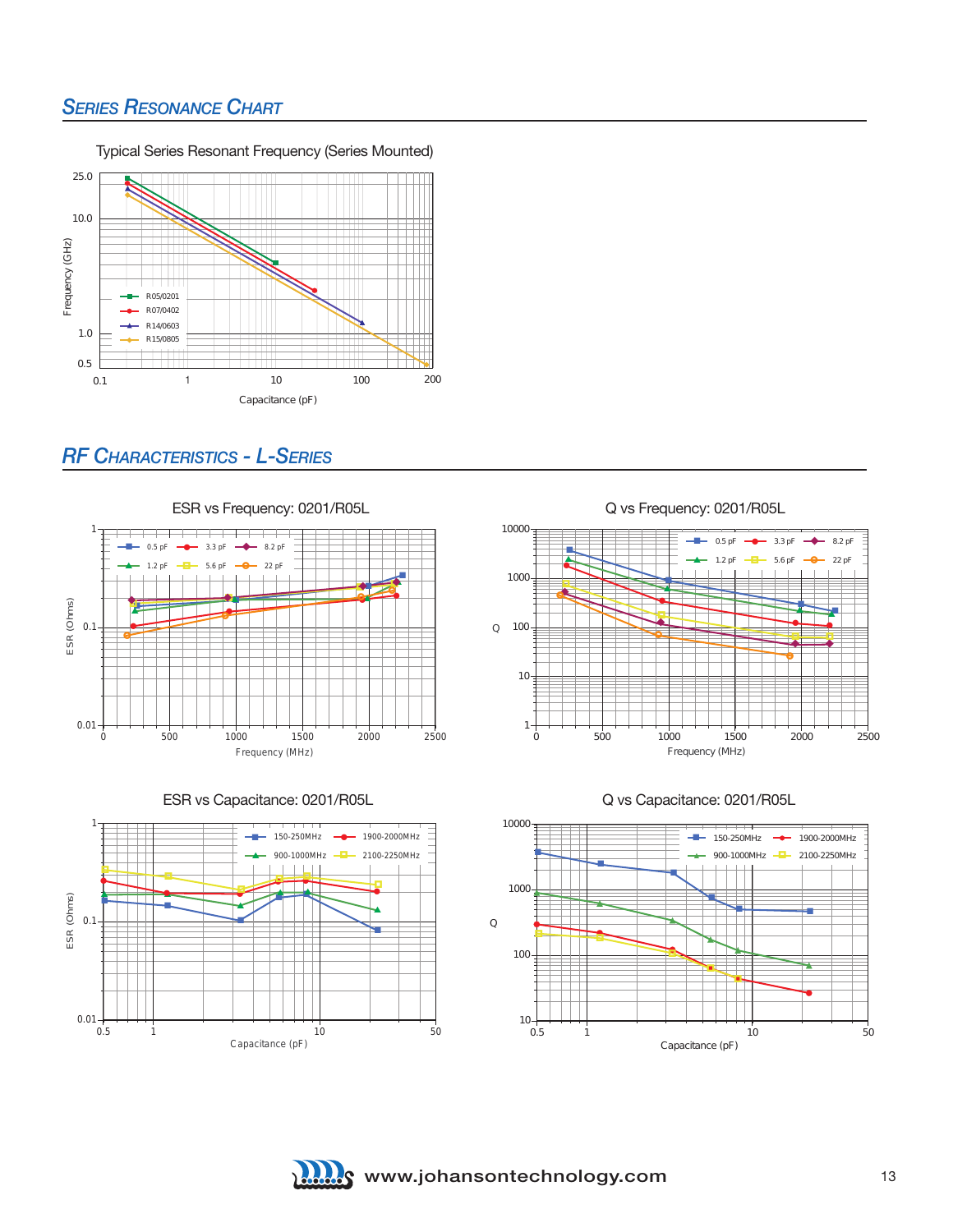### *S-SeRieS RF CHaRaCTeRiSTiCS VeRSuS FReQuenCy*



بصا ۸ Δ ▛▀▅ ٠, в  $\overline{\phantom{iiiiiiiiii}}$ ۷ ٥  $\bullet$   $\overline{\phantom{a}}$ Ā Ω  $\leftarrow$ A Ó.  $\bullet$   $\rightarrow$   $\bullet$ Ξ  $\bullet$ 1 10 100 1000 0 500 1000 1500 2000 2500 Q Frequency (MHz) 0.5 pF 1.2 pF 4.7 pF  $8.2<sub>b</sub>$  10 pF  $15$  p

۳

ń.

۷ Ė

٠

۸

۰

5

۰

1

10

100

Q

1000

10000

10000

Equivalent Series Resistance: 0603/R14S







Q Factor: 0805/R15S

0 500 1000 1500 2000 2500

 $3.3<sub>p</sub>$  $10<sub>1</sub>$ 

Q Factor: 0603/R14S

Q Factor: 0402/R07S

Frequency (MHz)

▝▅▅

 $47<sub>p</sub>$ 

 15 pF 33 pF

 $\rightarrow$   $\rightarrow$ 

 $\overline{\phantom{a}}$ 



Measurements performed on a Boonton 34A Resonant Coaxial Line and represent typical capacitor performance.



14 **WEIGHT MANUSEUM** WWW.johansontechnology.com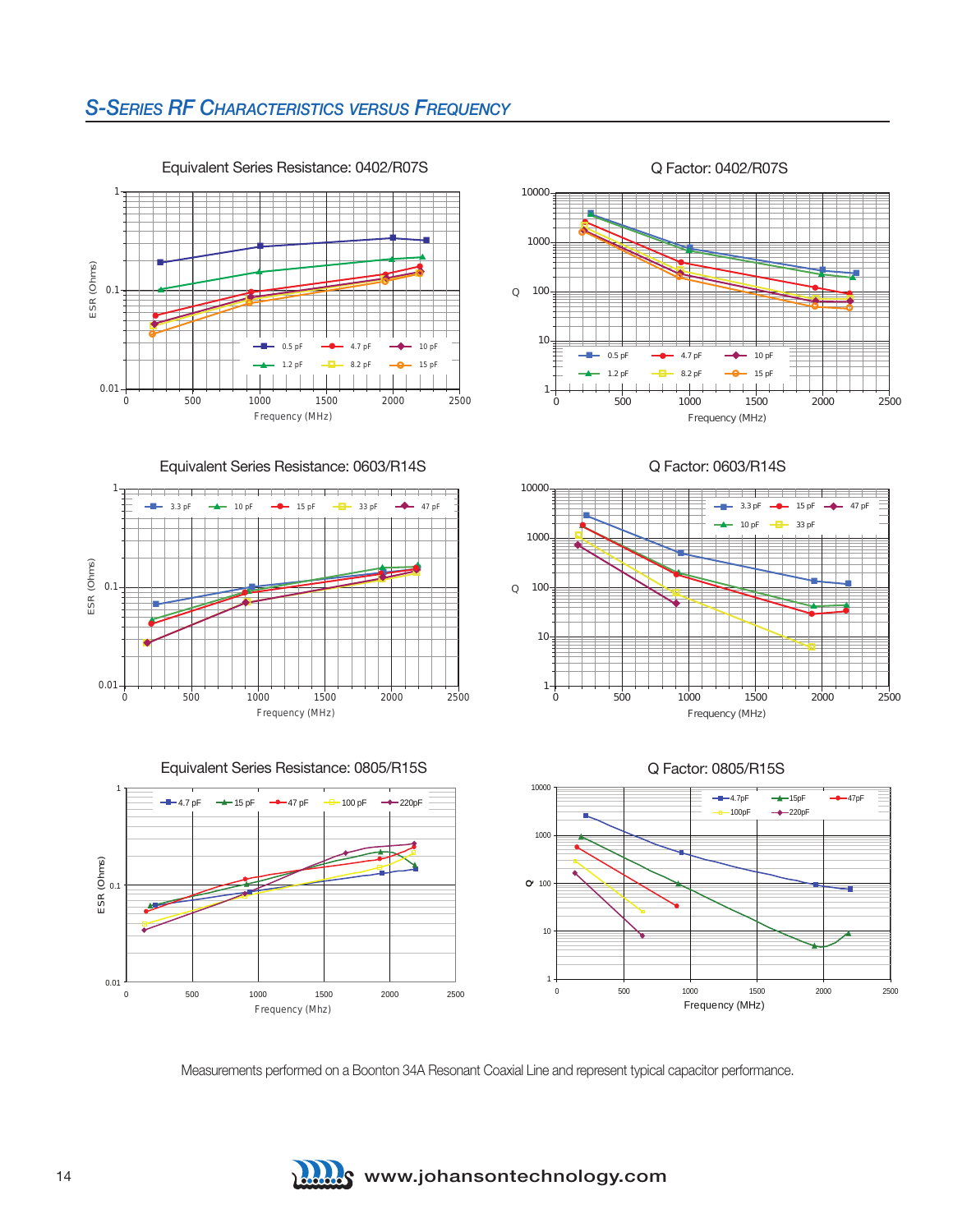#### *S-SeRieS RF CHaRaCTeRiSiTCS VeRSuS CapaCiTanCe*



Equivalent Series Resistance: 0603/R14S









Q Factor: 0603/R14S







Measurements performed on a Boonton 34A Resonant Coaxial Line and represent typical capacitor performance.

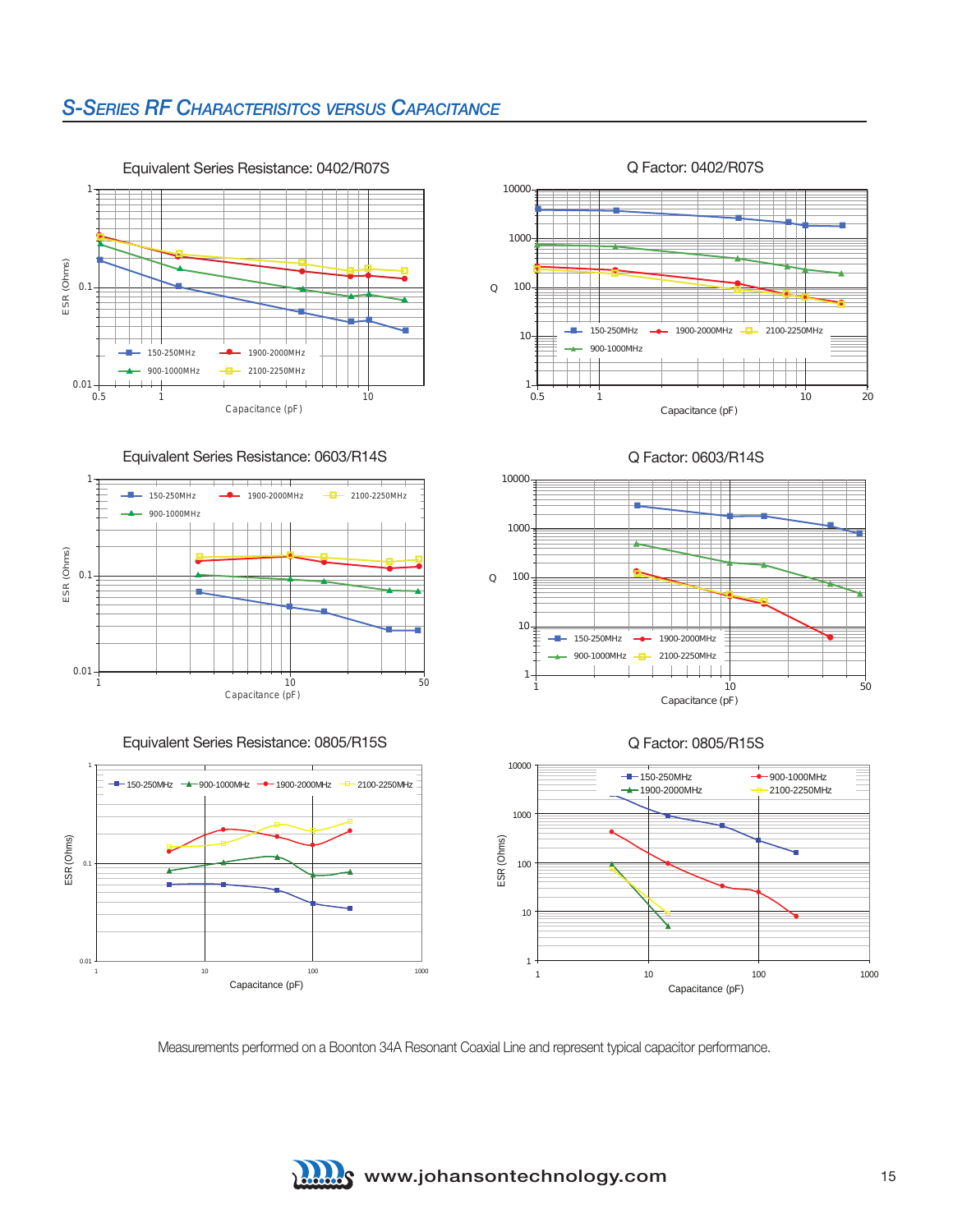#### *S42e SeRieS RF CHaRaCTeRiSTiCS VeRSuS FReQuenCy*



#### *S42e SeRieS RF CHaRaCTeRiSTiCS VeRSuS CapaCiTanCe*

#### S42E Equivalent Series Resistance vs Capacitance, Typical







S42E Q vs. Capacitance, Typical



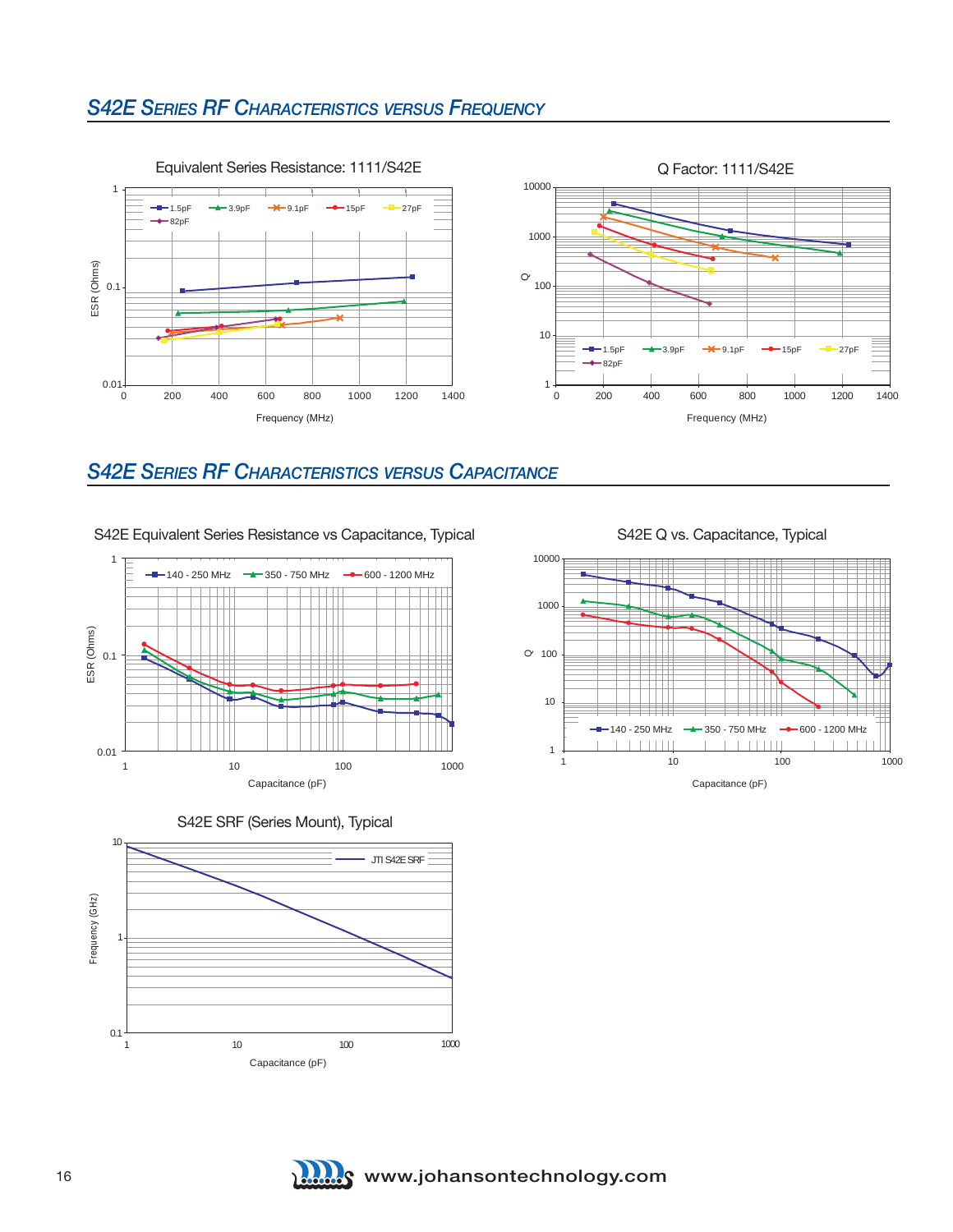#### *JTi S48e gRapHiCal DaTa*



As measured on a 8720C VNA, using a Shunt-Through fixture, and using the S11 magnitude dip to determine the SRF

Current Rating vs. Capacitance, S48E, Typical (Preliminary)



Solid traces show voltage limited current (Vrms)

Dotted traces show power dissipation limited current (Based on 4 Watts Power Dissipation, and 125 degrees C case temp.)



As measured on a 4287A LCR meter, using a 16092A fixture

S48E ESR vs. Capacitance, Typical (Preliminary)



As measured on a 4287A LCR meter, using a 16092A fixture

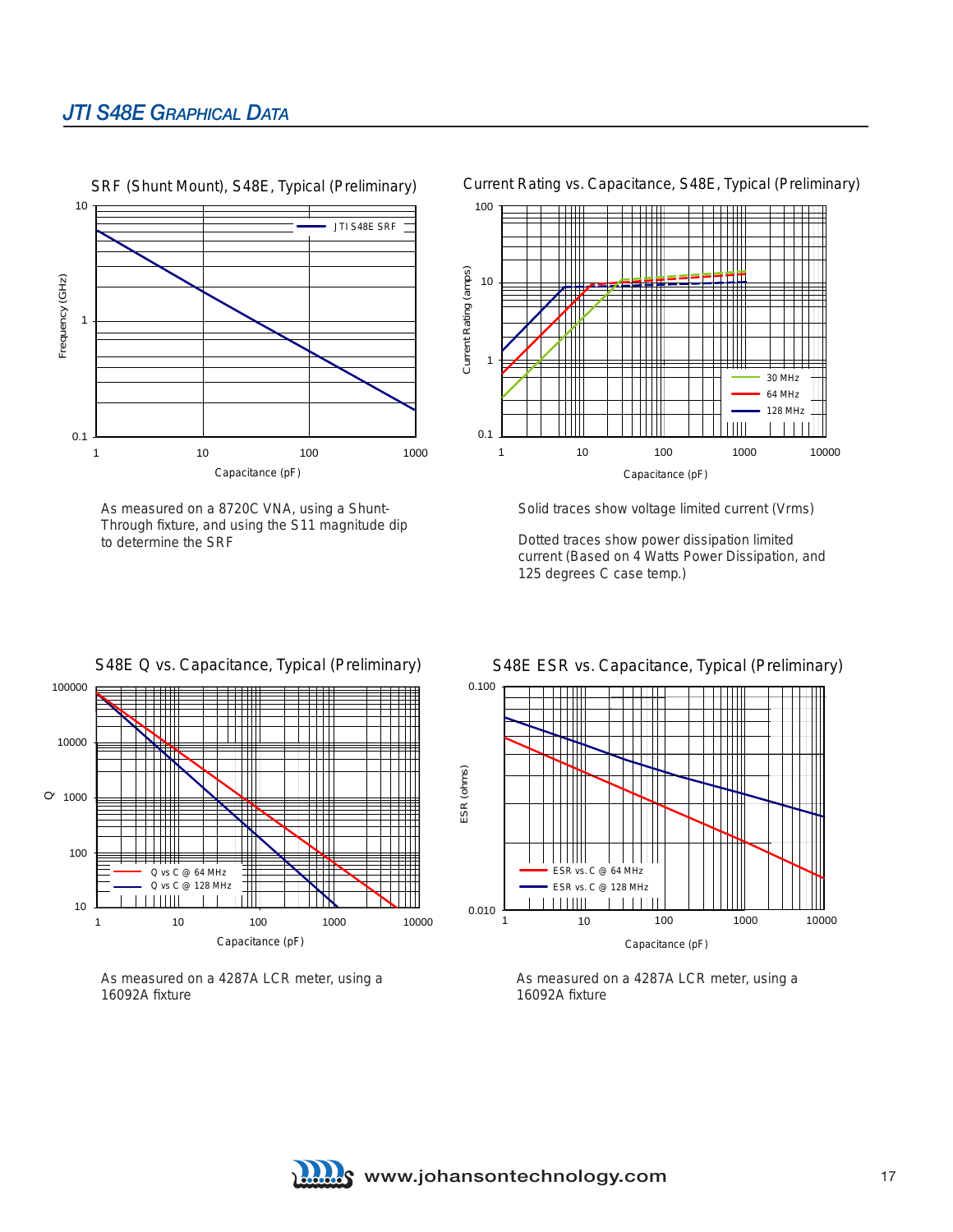#### *JTi S48e gRapHiCal DaTa*



\*Actual data from Boonton 34A resonant line.



#### *JTi S58e gRapHiCal DaTa*

\*Actual data from Boonton 34A resonant line.